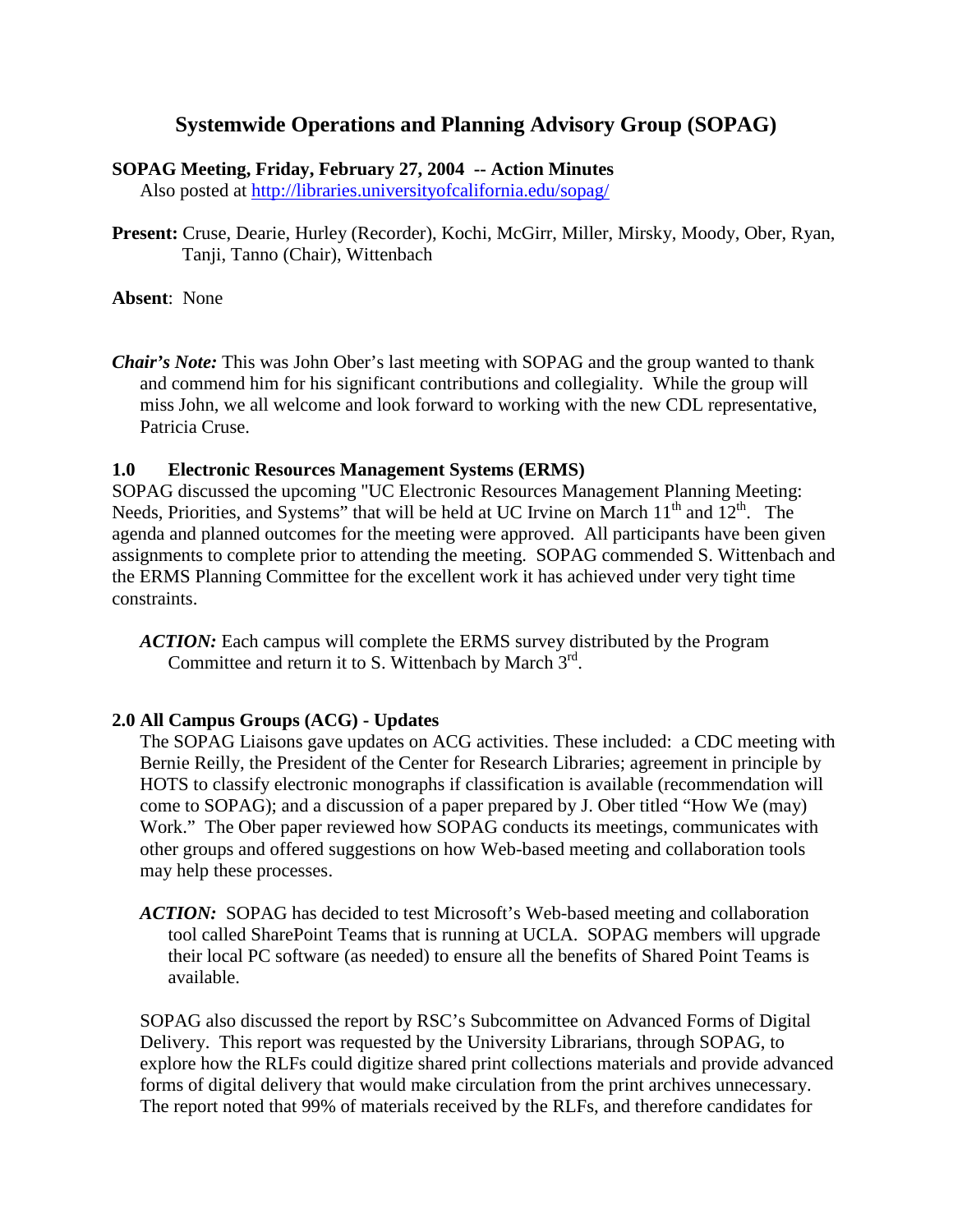shared print collections can be digitized with existing equipment and delivered by existing procedures. However, the report went on to identify materials that are not currently adequately served, including items with important use of color, maps, microfilm, microfiche, oversized materials and special collections.

ACTION: The RSC Subcommittee report did an excellent job of identifying materials that are and are not adequately served with existing RLF equipment and delivery procedures. SOPAG will now ask RSC to take the next step and address operational issues in using advanced forms of digital delivery. Some of these were itemized in the report, others may include developing guidelines for determining when the use of advanced delivery is important (e.g. when color is important), keeping statistics to help characterize the use of material by type and collection (e.g. print surrogates of the shared digital collection; shared print materials, "dim archive" materials), and to identify problem areas (e.g., people requesting shared print materials because of poor quality of the digital version), etc.

## **3.0 CDL Related Items**

**3.1 CBS Update** - RSC provided SOPAG with a written update on the implementation of the UC Consortial Borrowing System (CBS). J. Ober reported that the vendor's release date for the next version of the software (version 2.7), which was expected in February has been delayed until June. The RSC update included two recommendations the first of which was to ensure an ILL practitioner continued to work with the CDL, as the CBS software is being implemented. The second recommendation was to encourage SOPAG to consider ways (e.g., meetings, consultants, etc.) to help ILL and public service managers revise their ILL workflows and procedures to take full advantage of the CBS features.

- *ACTION (re: rec. #1)*: Jennifer Lee (UCLA) is the ILL practitioner who has very successfully been working with the CDL and campuses on the CBS implementation. As her term for this work has expired, CDL will consult with UCLA to see if her time can be extended.
- *ACTION (re: rec. #2):* While SOPAG understands the value of re-engineering ILL workflows to fully take advantage of the CBS software, it notes that most campus implementations are already in progress. Rather than disrupt this work, SOPAG will ask RSC to revisit this recommendation after the CBS system is implemented and we have more experience to bring to the re-engineering process.

**3.2 Streamlining Link Resolver Services** – J. Ober shared by email a draft paper on the different link resolvers used within the UC Libraries digital infrastructure and how their support may be streamlined. Link resolvers are used to translate "persistent names" for digital items into the current URLs used to access them. The CDL will enlist SOPAG's advice on the process to gather input on the options for link resolver support, once they are further developed. No action required.

**3.3 CDL Spring Digital library Updates -** SOPAG discussed the goals and logistics behind a CDL proposal to present updates this spring for library staff to increase the awareness of